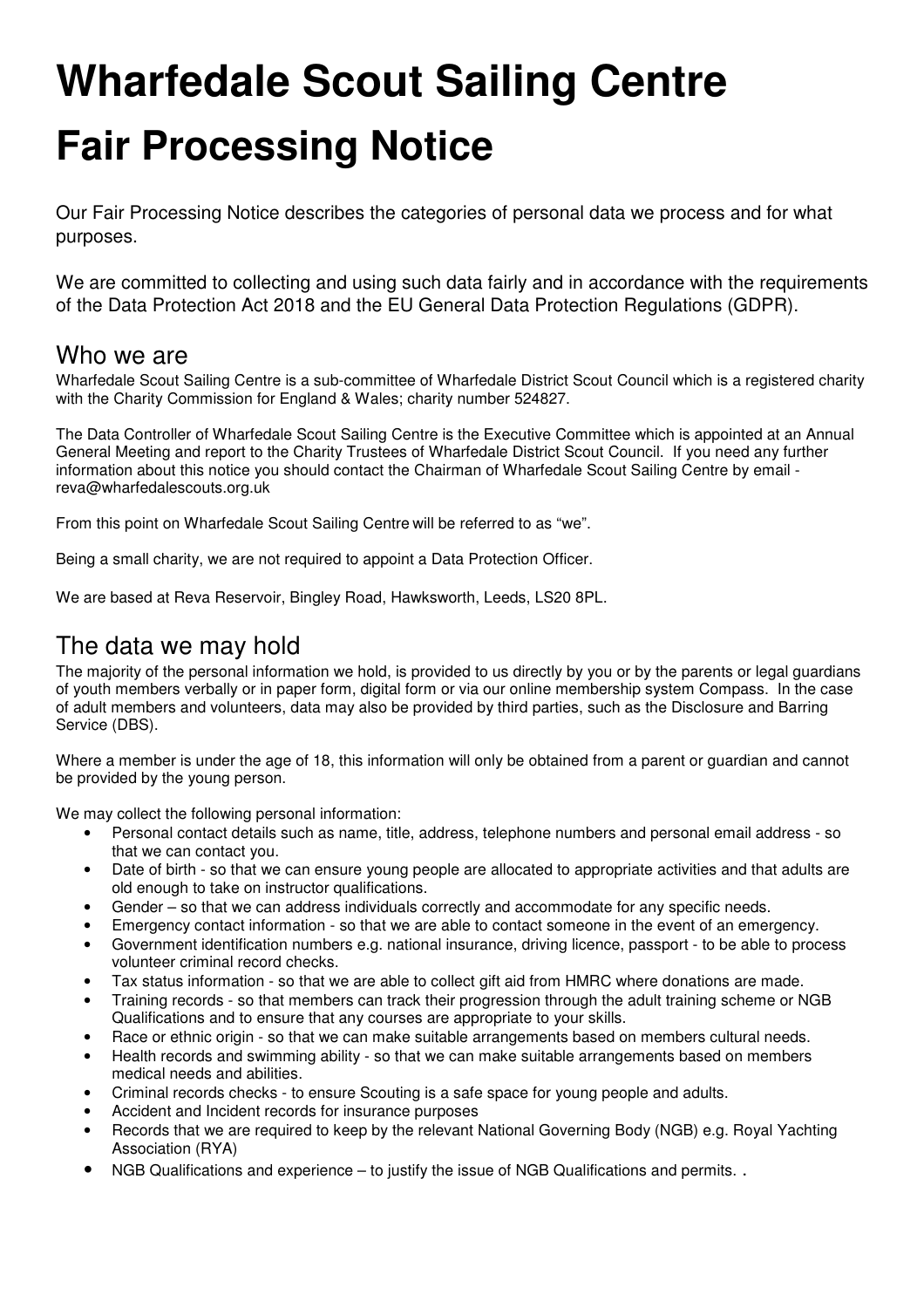## The lawful basis we process your data by

We comply with our obligations under the GDPR and DPA 2018 by keeping personal data up to date; by storing and destroying it securely; by not collecting or retaining excessive amounts of data; by protecting personal data from loss, misuse, unauthorised access and disclosure and by ensuring that appropriate technical measures are in place to protect personal data.

In most cases the lawful basis for processing will be through the performance of a contract for personal data of our adult volunteers and legitimate interest for personal data of our youth members. Sensitive (special category) data for both adult volunteers and our youth members will mostly align to the lawful basis of legitimate activities of an association. Explicit consent is requested from parents/guardians to take photographs of our members. On occasion we may use legitimate interest to process photographs where it is not practical to gather and maintain consent such as large-scale events. On such occasions we will make it clear that this activity will take place and give individuals the opportunity to exercise their data subject rights.

Water activities such as events and courses take place at Reva and other lakes, reservoirs, canals and rivers. The nature of these locations is that members of the public are often in the vicinity and can take photographs of water activities and participants which Wharfedale Scout Sailing Centre cannot control or manage.

We use personal data for the following purposes:

- to provide information about meetings, activities, training courses and events to our volunteers and those in Scouting locally within West Yorkshire Scouts.
- to administer membership records
- to fundraise and promote the interests of Scouting
- to manage our volunteers
- to maintain our own accounts and records (including the processing of gift aid applications)
- to inform you of news, events, activities and services being run or attended by Wharfedale Scout Sailing Centre.
- to ensure and evidence your suitability if volunteering for a role in Scouting
- to ensure that you have the skills and experience required to attend a course
- to contact your next of kin in the event of an emergency
- to ensure you have and maintain the correct qualifications, training and skills
- to collect gift aid from HMRC where donations are made
- to inform insurers about accidents and incidents
- to issue National Governing Body qualifications and Scout and Guide Association activity permits
- to advise National Governing Bodies and the Scout and Guide Associations about Qualifications and permits issued

We use personal sensitive (special) data for the following purposes:

- for the protection of a person's health and safety whilst in the care of Wharfedale Scout Sailing Centre.
- to respect a person's religious beliefs with regards to activities, food and holidays
- for equal opportunity monitoring and reporting.

## Our Retention Periods

We will keep certain types of information for different periods of time in line with our retention policy, a copy of which can be found on our website at https://sites.google.com/site/wsscreva/home/membership

The Scout Association's Data Protection Policy can be found here and the Data Privacy Notice here.

## Sharing your information

#### **Young people and other data subjects**

We will normally only share personal information with adult volunteers holding an appointment in Wharfedale Scout Sailing Centre.

#### **Adult volunteers**

We will normally only share personal information with adult volunteers holding appropriate appointments within the line management structure of The Scout Association for the Wharfedale Scout Sailing Centre as well as with The Scout Association Headquarters as data controllers in common.

#### **All data subjects**

We will however share your personal information with others outside of Wharfedale Scout Sailing Centre where we need meet a legal obligation. This may include The Scout Association, the Guide Association, Unity Insurance Services, other insurance providers, local authority services, National Governing Bodies such as the RYA, and law enforcement. We will only share your personal information to the extent needed for those purposes.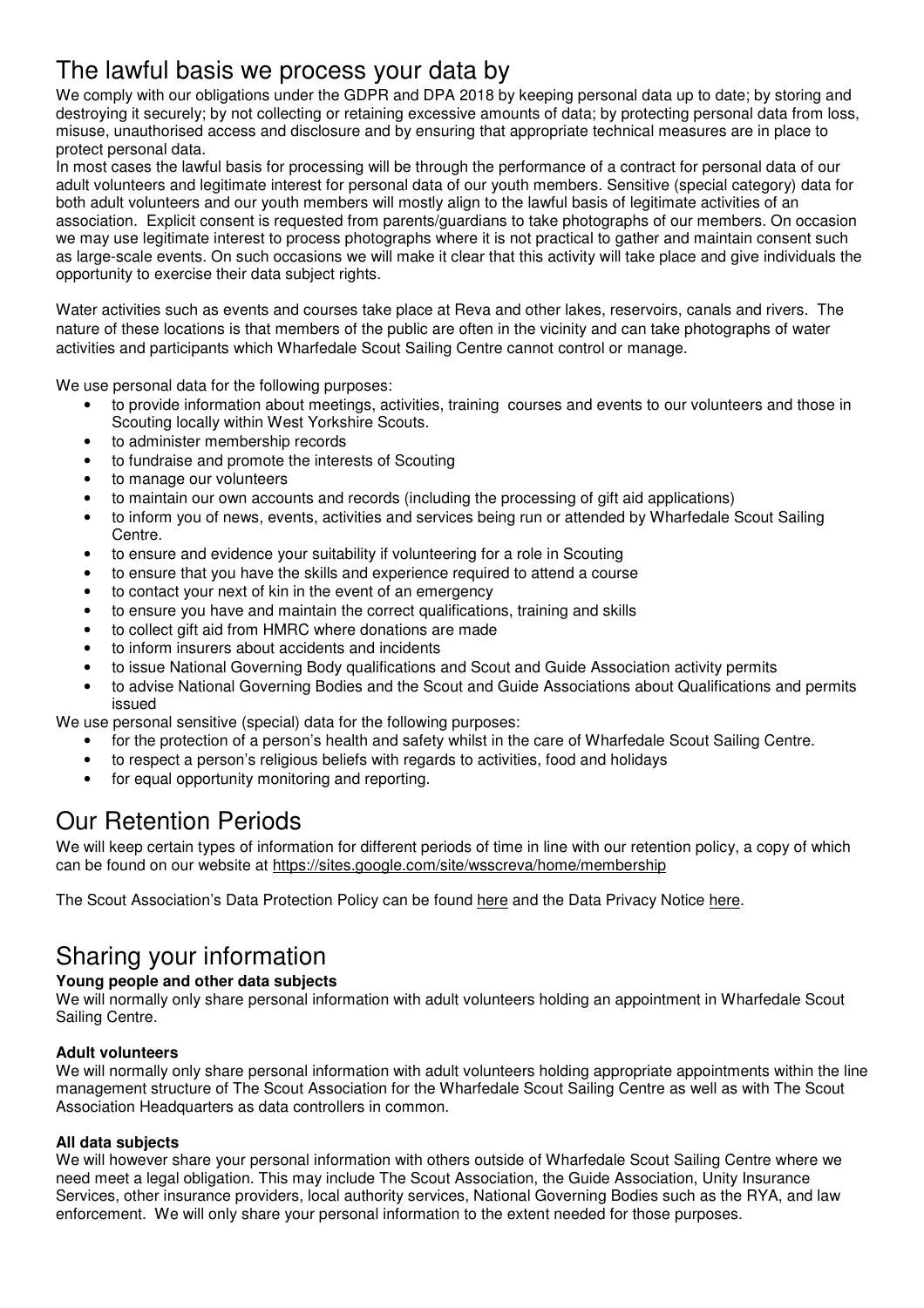We will only share your data with third parties outside of the organisation where there is a legitimate reason to do so.

We will never sell your personal information to any third party.

Sometimes we may nominate a member for national awards, (such as Scouting awards or Duke of Edinburgh awards) such nominations would require us to provide contact details to that organisation.

Where personal data is shared with third parties we will seek assurances that your personal data will be kept confidential and that the third party fully complies with the GDPR and DPA 2018.

We will never sell your personal information to any third party for the purposes of marketing.

## How we store your personal data

Wharfedale Scout Sailing Centre is committed to the protection of your personal information.

We generally store personal information in the following ways:

**Compass** - is the online membership system of The Scout Association, this system is used for the collection and storage of adult volunteer personal data, where access to that data is restricted and controlled.

. Other digital systems – personal computers owned by the Secretary, the Membership Secretary and the RYA Principal.

In addition some adult volunteers will hold some personal data on local spreadsheets/databases relevant to their roles within WSSC.

Printed records and data held while attending courses and events - paper is sometimes used to capture and retain some data for example:

- New joiners forms: Membership and Applications to join the Scout Active Support Unit
- Health and contact records and update forms.
- Gift Aid administration
- Course and event registration
- Health and contact records forms (for courses and events)
- Course and events coordination with the respective organisers
- Day Visitor Forms

In the case of joining forms, visitor forms and health and contact update forms, this information is securely held by the secretary.

**Gift Aid** collection forms, will be securely held by the Group Treasurer to aid in the collection of Gift Aid. We have a legal obligation to retain this information for 6 years after our last claim.

Paper records for events are used rather than relying on secure digital systems, as often the events are held where internet and digital access will not be available. We will minimise the use of paper to only what is required for the course/event and as required by National Governing Bodies. .

## Further processing

If we wish to use your personal data for a new purpose, not covered by this Data Protection Notice, then we will provide you with a new notice explaining this new use prior to commencing the processing and setting out the relevant purposes and processing conditions. Where and whenever necessary, we will seek your prior consent to the new processing.

## How we provide this privacy notice

A link to this website page is provided to those whose data is being processed by us. A printed version is also available on request.